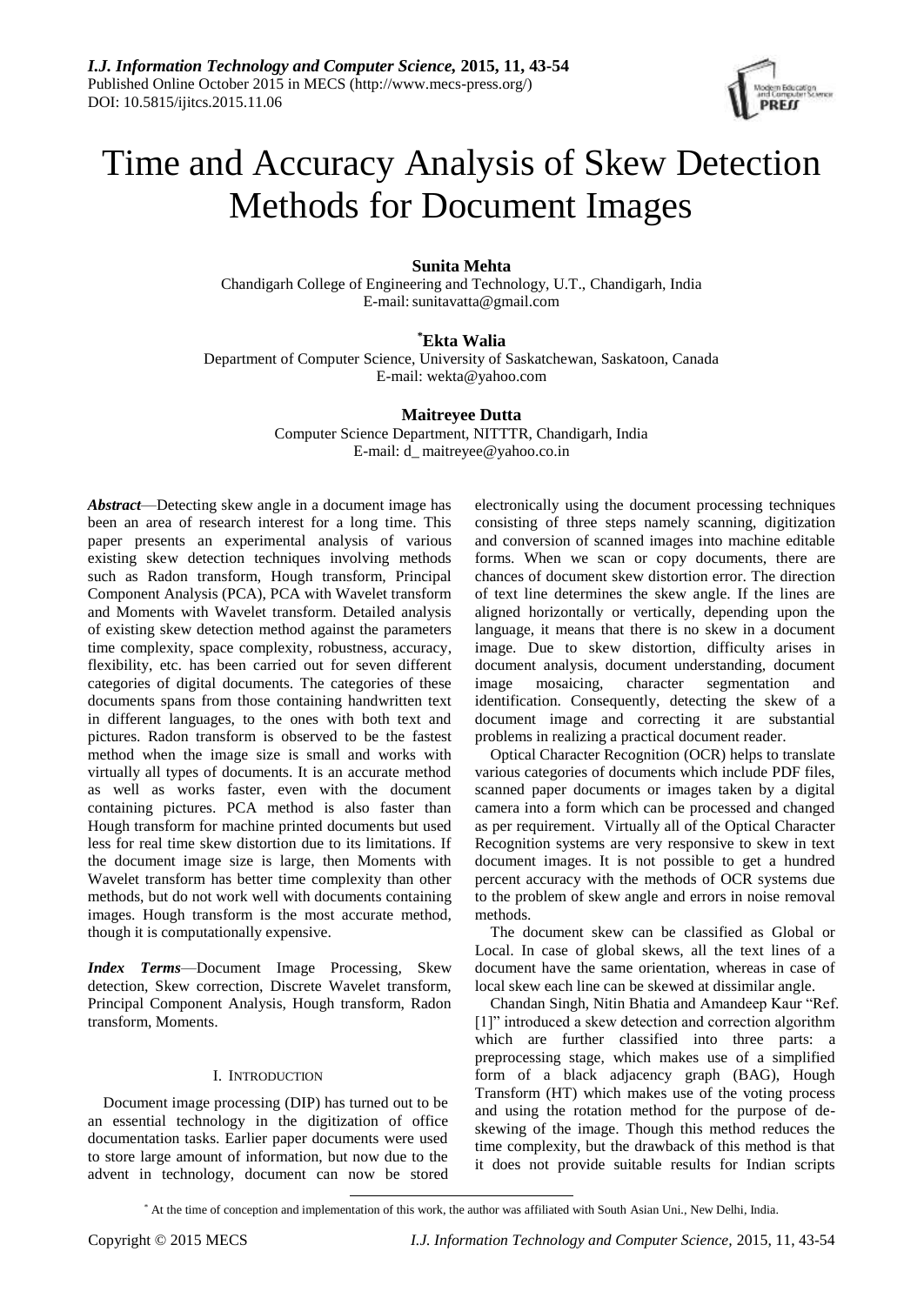where the headline is a part of the script. They have implemented skew correction using both the approaches, i.e. forward rotation and inverse rotation. The speed offorward rotation is more than the inverse rotation. The main disadvantage of the forward rotation is that it generates an image with various unwanted white pixels within the body of a character which degrades the overall performance of an OCR system.

N. Nandini, K. Srikanta Murthy, and G. Hemantha Kumar "Ref. [2]", A. Amin and S. Fischer "Ref. [3]", Stuart C.Hinds "Ref. [4]", S. N. Srihari and V. Govindraju "Ref. [5]" and V. N. Manjunath Aradhya "Ref. [6]" have also used Hough Transform to determine the skew angle.

Rajiv Kapoor, Deepak Bagai and T.S.Kamal "Ref. [9]" explained two methods. The first one is used to detect skew of words and the second one correct skews from handwritten words. They have used Radon Transform based projection profile technique for the implementation of skew detection and removal method. The advantage of this method is that it does not need pre-processing and it works similarly fine even in the presence of noise. The disadvantage is that problem may still come in the case of words with non-uniform Shiro-Rekha or characters without Shiro–Rekha.

S. Mehta, E. Walia, and M. Dutta "Ref. [14]" discussed skew detection method based on Moments and Wavelet transforms. The only drawback is that it does not work with pictures document.

C. N. Paunwala, S. Patnaik, and M. Chaudhary "Ref. [15]" described an efficient approach for skew correction of license plate based on Wavelet Transform and Principal Component Analysis. The basic concept of PCA is to lessen the dimensionality of a data set by considering a large number of interrelated variables while preserving as much as possible of variation present in the data set. The advantage of this method is that it is simple and has a reduced amount of computational complexity. The drawback is this method doesn't work with picture documents.

L.Shutao, S.Qinghua, and S.Jun "Ref. [16]" discussed skew detection method using Wavelet Transform (WT) and Principal Component Analysis however the problem is that it doesn't work with picture documents.

Bishakha and Mrinaljit "Ref. [17]" suggested method which is used to detect the skew angle for Assamese language using vertical and horizontal projection profile method. In case of noisy images, horizontal projection method gives more accurate results. Also the time taken by the horizontal projection profile method is less than the vertical projection profile method. Drawbacks of these methods are that they are computationally expensive and can find a skew angle till 15°. Also, these methods do not work with more noisy images and broken characters.

D.Brodic, C.A.Maluckov, and L.Peng "Ref. [18]" implemented skew detection method for old printed documents by using connected component.

Shivakumara, G.Hemantha Kumar, and H.S.Varsha, "Ref. [19]" proposed technique based on boundary growing approach and Moments based method. This method is robust as it works with documents containing different languages and different fonts. But it fails for a document containing picture along with text.

Mandip Kaur and Simpel Jindal "Ref. [20]" proposed skew detection method using Fast Fourier Transform (FFT) technique. They have reduced document image size by applying DCT compression.

Deepak and Dalwinder "Ref. [21]" proposed approach which makes use of the Hough Transform, as this method is simple and accurate. But as we know that Hough Transform method takes more time so they have improved this method to reduce the time complexity without losing its accuracy. Also skew is corrected using forward rotation as it takes less time.

Sepideh Barekat Rezaei, Abdolhossein Sarrafzadeh and Jamshid Shanbehzadeh "Ref. [22]" surveyed various methods to detect the skew. These methods include Projection Profile Analysis, Hough Transform, Nearest Neighbor clustering, Cross-Correlation, Piecewise Painting algorithm, Piecewise covering by Parallelogram, Morphology. In some of the methods, the size of the image is reduced considering only the important features.

Khalil Ibrahim Alsaif and Montaha Tariq Alsarraj "Ref. [23]" demonstrated a novel approach based on Fan filter to determine the skew angle of a text image.

H. Yan "Ref. [24]" explained the method based on the interline cross-correlation in the document image. This method is quite time consuming for large images and the accuracy of the method is affected by the presence of graphics in the documents.

A.K. Das and B. Chanda "Ref. [25]" presented a novel method for automatic detection of skew in a document image using Mathematical Morphology. The proposed algorithm is tremendously fast as well as independent of script forms. The drawback of the method is its limited suitability for larger database.

Ruby and Ramandeep "Ref. [26]" presented discrete Fourier transform algorithm to compute the skew angle. The drawback is more time complexity.

Some common problems detected of existing methods "Ref. [1-6, 9-26]" from literature studied regarding skew angle detection of a document image are:

- Restriction on the detectable angle range.
- Restrictions on size or type of fonts.
- Depending on page layout. Usually the presence of graphics, borders, or tables constitutes a problem.
- A specific document resolution is required.
- High Computational Cost.
- Limitation to specific application.
- There are very few methods proposed to handle handwritten or mixed documents.
- Large text areas are required.
- Doesn't work with both types of skew i.e. global and local skew

In this paper, detailed analysis of existing skew angle detection methods against the parameters time complexity, space complexity, robustness, accuracy,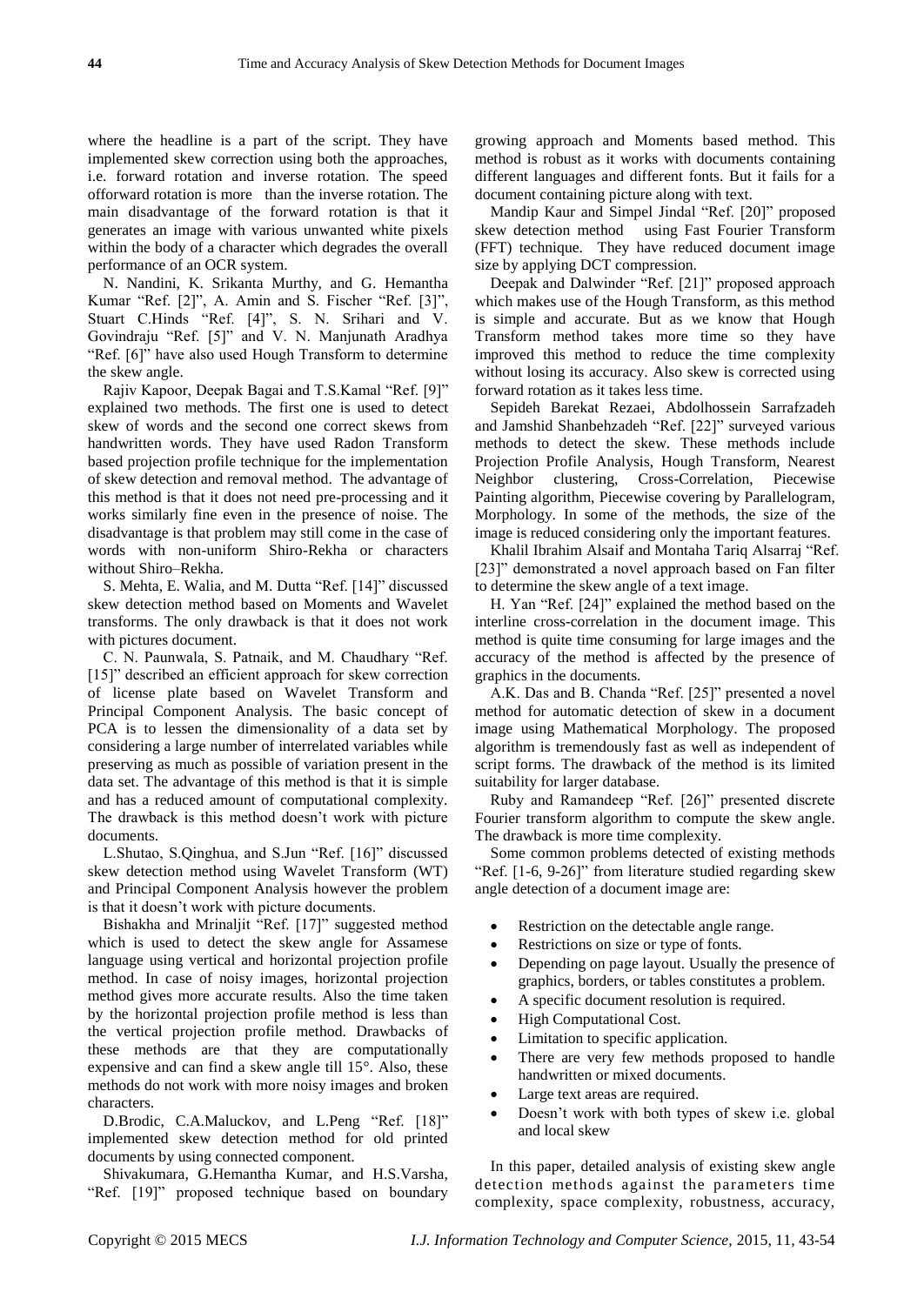flexibility, etc. for seven different categories of digital documents has been done.

Most of the skew distortion removal methods are based on following the techniques listed next.

## *A. Hough transform*

The Hough transform provides a significant way out of the problems related with line and curve detection in a binary image. The basic method comprises of mapping points in the Cartesian space to sinusoidal curves in (rho, theta) i.e.  $(ρ, θ)$  space via a simple transformation. Each time a sinusoidal curve intersects with another sinusoidal curve for a value of θ, there is the likelihood that a line corresponding to that  $(ρ, θ)$  coordinate value is present in the original image. An accumulator array is used to count the number of intersections for various  $ρ$  and  $θ$  values. The skew angle is then determined by the theta values corresponding to the highest number of counts in the accumulator array "Ref.  $[1, 2, 3, 4, 5, 6, 7, 8]$ ".

# *B. Projection profile*

The projection features are used to determine the skew angle "Ref. [8, 9, 10, 17]". In this technique, numbers of projections are acquired at different angles. Then, close to the best expected orientation and variations in the bin heights along the profile are observed for each projection. The skew angle is given by the maximum peak in the projection to best match to the text lines. The projection profile has maximum height peaks for text, since scan lines align with text lines at the correct skew angle.

# *C. Fourier Method*

It is used to decompose an image into its sine and cosine components of different frequencies, each multiplied by a different coefficient "Ref. [8, 20]". The main characteristic of this method is that it allows us to work in the Fourier domain and then return to the original image without losing any kind of information. The angle of direction in which the density of Fourier space is large is considered to be the skew angle.

#### *D. Radon transform*

The Radon function computes projections of an image matrix along specified directions "Ref. [8, 9, 11]". A projection of a two dimensional function is a set of line integrals. The Radon function takes multiple, parallel beam projections of the image from different angles by rotating the source around the centre of the image. The procedure is repeated for all desired angle in the range  $[0^0$ , 180<sup>0</sup>]. The slope determines the skew angle.

# *E. Principal Component Analysis (PCA)*

PCA is a technique that can be used to simplify a dataset. It can be used for reducing dimensionality. As mentioned in "Ref. [12, 13]" for a given binary image, firstly black pixels of the image are mapped in a two dimensional vector. Then, the unit vector for the maximized projection profile deviation is obtained. This unit vector is called the Principal Component of the given vector set and it is equal to the Eigenvector that is associated with the largest absolute Eigen perpendicular value of this set. The skew angle is found using the direction of the Principal Component.

# *F. Principal Component Analysis with Wavelet transform*

In this case, the size of the image is reduced using two dimensional Discrete Wavelet Transform (DWT) "Ref. [8]". After applying first level wavelet decomposition to skewed image, the image gets divided into four frequency bands resulting quarter size decomposition outputs, i.e. LL1 sub band corresponds to an approximation level, LH1 gives details in the horizontal direction, the HL1 sub band provides details in the vertical level and the HH1 sub band provides detail in the diagonal direction. The details of image after second level Wavelet decomposition i.e. LL1 gets further divided into four parts. In this case, that quarter size approximation sub image is then replaced by four more quarter size bands "Ref. [14]". Then the PCA method is applied to reduced image to determine the skew angle.

#### *G. Moments with Wavelet transform*

In this case "Ref. [14]" also, the size of the image is reduced using Wavelet transform as described in Section I*.*F. Then on reduced image, moments approach as mentioned below is used to determine the skew angle.

The moment of a two dimensional continuous function "Ref.  $[19]$ " of order  $(m + n)$  is defined as

$$
Tmn = \int_{-\infty}^{\infty} \int_{-\infty}^{\infty} x^m y^n f(x, y) dx dy
$$
 (1)

 $f(x, y)$  represents an image and m, n =  $0,1,2,\ldots$  or continuous two dimensional image, equation of moments is given as below and for digital images  $f(x, y) = 1$ 

$$
Tmn = \frac{i}{0} \frac{i}{0} x^m y^n f(x, y)
$$
 (2)

Here image taken is converted into a square image of size  $i \times i$  and m,  $n = 0, 1...$ 

Central moments "Ref. [14, 19]" are defined by

$$
\mu_{mn} = \int_{-\infty}^{\infty} \int_{-\infty}^{\infty} (x - \bar{x})^m (y - \bar{y})^n f(x, y) dx dy
$$
 (3)

Where  $\bar{r} = \frac{I_{10}}{I}$ 00  $\overline{x} = \frac{T_{10}}{T_{00}}$  and  $\overline{y} = \frac{T_{01}}{T_{00}}$ 00  $\bar{y} = \frac{T_{01}}{T_{00}}$  are components of the

centroid.

For digital image  $f(x, y) = 1$ , "(3)," becomes

$$
\mu_{mn} = \frac{i}{0} \frac{i}{0} (x - \overline{x})^m (y - \overline{y})^n \tag{4}
$$

For the purpose of calculating the skew angle, the proposed algorithm uses second order central moments.

By substituting " $(2)$ ," into " $(4)$ ,", we can obtain " $(5)$ ,", " $(6)$ ,", " $(7)$ ," can be obtained.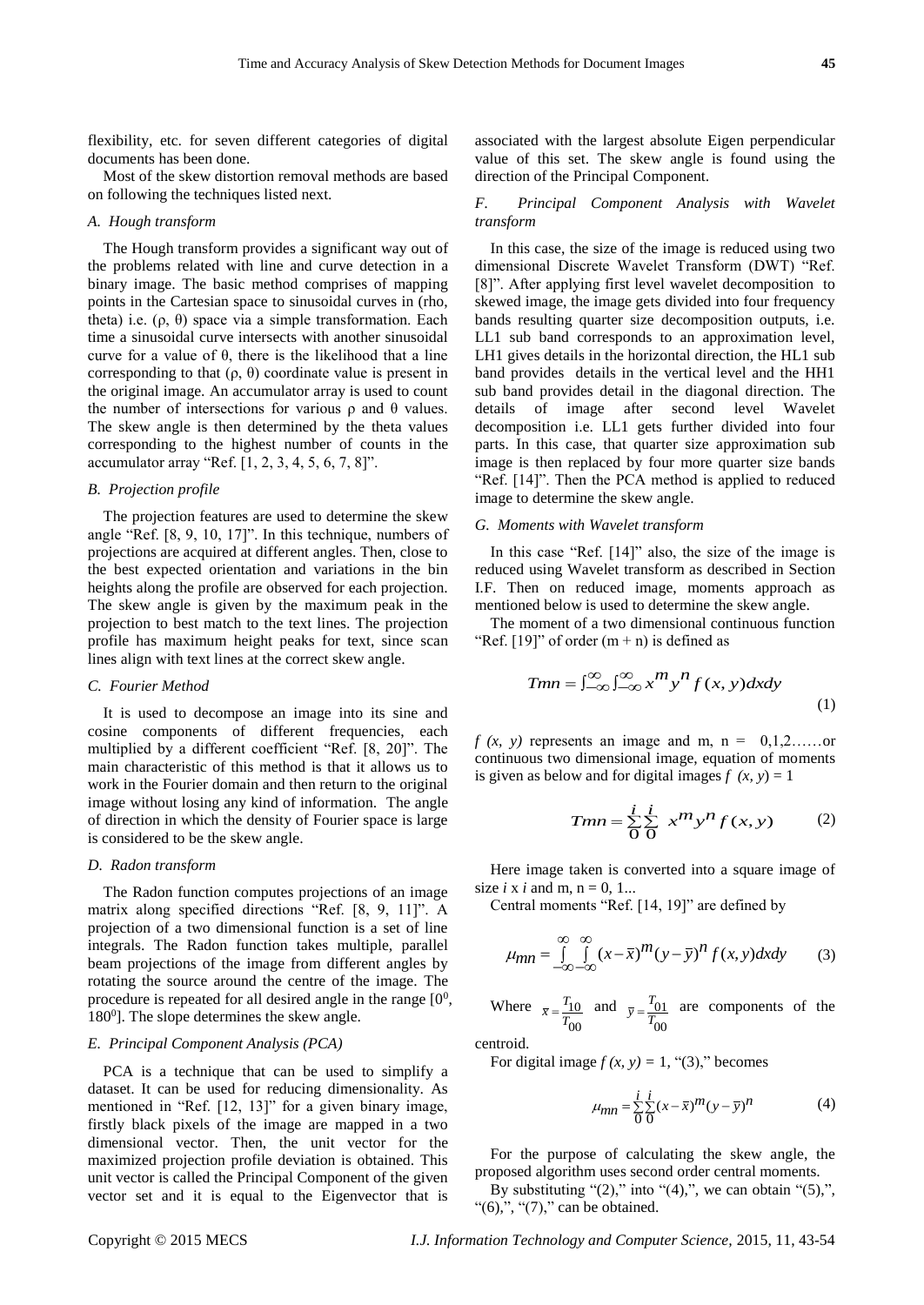$$
\mu_{20} = T_{20} - \bar{x}T_{10} \tag{5}
$$

In the same manner, " $(6)$ ," and " $(7)$ ," can be obtained.

$$
\mu_{11} = T_{11} - \overline{x}T_{01} = T_{11} - \overline{y}T_{01}
$$
\n(6)

$$
\mu_{02} = T_{02} - \bar{y}T_{01} \tag{7}
$$

Skew angle is the angle between the horizontal axis and the major axis of the object.

#### II. METHODOLOGY

The methods described in Section I are implemented through the following algorithms stated in this section.

# *A. Skew detection using Hough transform*

**Example 2016** The computer of  $P_0$ . This computer specific the specific technology and computer specific technology and Computer Science in the computer Science of  $P_0$ . The properties of the computer Science of the c This algorithm uses the Hough transform "Ref. [1, 2, 3]" to find the skew angle of document images. We have used Generalized Hough transform proposed by Duda and Hart "Ref. [7]". In this, firstly, Cartesian coordinates (x, y) are transferred into polar co-ordinates (ρ, θ). Hence, line equation in [polar coordinates](http://en.wikipedia.org/wiki/Polar_coordinate) can be defined using these parameters. Here, ρ represents the distance between the line connecting the polar coordinates to the origin where the x-axis intersects the y-axis and  $\theta$  is the angle between x-axis and ρ.

$$
y = \left(\frac{\cos\theta}{\sin\theta}\right)x + \left(\frac{p}{\sin\theta}\right) \tag{8}
$$

Which can be rearranged to

$$
\rho = x\cos\theta + y\sin\theta \tag{9}
$$

The algorithm to find skew is given below:

- 1. Read the image.
- 2. Binarize the image in case of scanned documents.
- 3. Detect the edges of the document using Canny filter.
- 4. Using Hough function of "(9)," find the Hough peaks.
- 5. Compute slope, which gives the skew angle in radians. Convert in degree to get the skew angle in degree.

#### Advantages of Hough Transform

- It is the most efficient algorithm to find a skew angle as it gives accurate results.
- It also works under noisy conditions.

Disadvantages of Hough Transform

- It is computationally very expensive.
- It is also not feasible for images whose layouts are complex because one has to first separate out the text regions in the document image.

#### *B. Skew detection using the Radon transform*

This algorithm uses Radon transform "Ref. [8, 9, 11]" to find the skew angle of document images.

Let  $f(u) = f(u, v)$  be [a continuous function.](http://en.wikipedia.org/wiki/Continuous_function) The Radon transform, *Rf* is a function defined on the space of straight lines *l* by the [line integral](http://en.wikipedia.org/wiki/Line_integral#Definition) along each such line:

$$
Rf(l) = \int_{l} f(u) |du|
$$
 (10)

Parameterization of any straight line *l* with respect to arc length *t* can be written

$$
(u(t), v(t)) = ((t \sin \theta + s \cos \theta), (-t \cos \theta + s \sin \theta))
$$
 (11)

Radon transform can be expressed in these coordinates by

$$
Rf(\theta, s) = \int_{-\infty}^{\infty} f(u(t), v(t))dt
$$
  
= 
$$
\int_{-\infty}^{\infty} f((t \sin \theta + s \cos \theta), ((-t \cos \theta + s \sin \theta))dt
$$
 (12)

The algorithm to find skew is given below:

- 1. Read the image.
- 2. Binarize the image in case of scanned documents.
- 3. Find the edges of the document using the Sobel edge detection method "Ref. [8]".
- 4. Using Radon function, find the Radon transform for theta ranging from 0 to  $179^\circ$  using " $(12)$ ,".
- 5. Find the maximum of *Rf* and then find the slope of the corresponding column.
- 6. Slope gives the skew angle in radians. Convert in degree to get the skew angle in degree.

Advantages of Radon Transform

- The radon transform is suitable even in the presence of noise.
- Reduces time complexity of an algorithm
- Works with mixed type of document images
- *C. Skew detection using Principal Component Analysis*

This algorithm uses PCA "Ref. [12, 13]" to find the skew angle of document images.

- 1. Read the image.
- 2. Binarize the image in case of scanned documents.
- 3. Map the black pixels of the image in twodimensional vectors.
- 4. For PCA to work properly, subtract the mean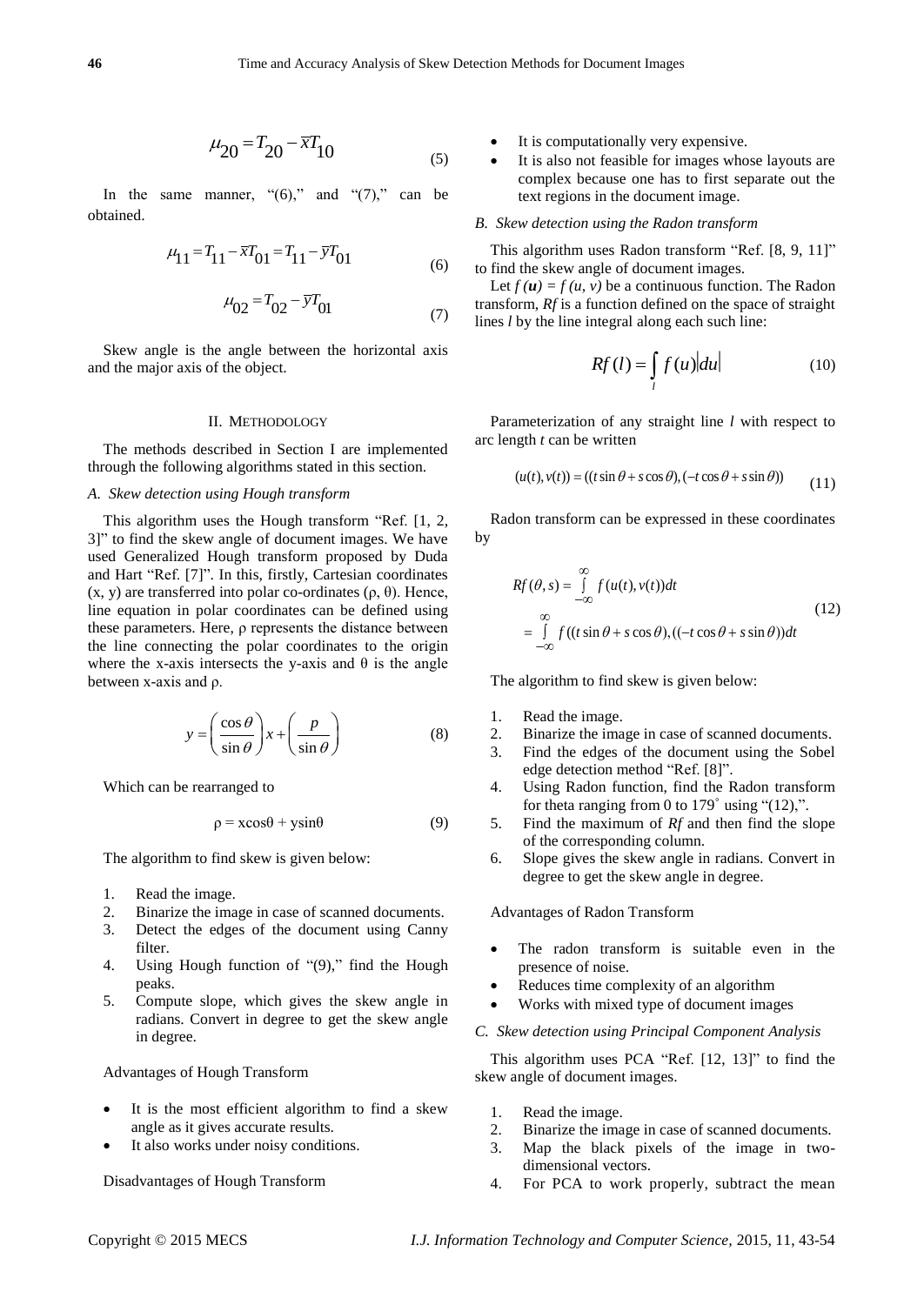from each of the data dimensions. The mean subtracted is the average of intensities across each dimension.

5. The covariance matrix is then calculated as

$$
CV(X,Y) = \frac{1}{n-1} \sum_{i=1}^{n} (X_i - \bar{X})(Y_i - \bar{Y})'
$$
 (13)

Where *X* and *Y* denote the entire set of numbers in two different dimensions, *n* is the number of elements in sets *X* as well as *Y*,  $X_i$ ,  $Y_i$  are the *i*<sup>th</sup> number in the sets *X* and *Y* respectively, *X* and *Y* are the mean of the sets *X* and *Y*. Calculate covariance matrix using "(13),".The result will be a square matrix.

6. Find the eigenvectors and eigenvalues of the covariance matrix. An eigenvector of a [Square](http://en.wikipedia.org/wiki/Square_matrix)  [matrix](http://en.wikipedia.org/wiki/Square_matrix) M is a non-zero [vector](http://en.wikipedia.org/wiki/Vector_(mathematics)) V that, when [multiplied](http://en.wikipedia.org/wiki/Matrix_multiplication) by M, yields the eigenvector multiplied by a single number δ.

$$
MV = \delta V \tag{14}
$$

The number  $\delta$  is called the eigenvalue of  $M$ corresponding to *V*.

- 7. Take the eigenvector associated with the largest absolute eigenvalue.
- 8. Skew angle is found using the direction of the principal component, which is perpendicular to the direction of the text lines in the image.

Advantages of PCA

 It is efficient and one of the fastest algorithm to find skew angle.

Disadvantages of PCA

- It is not language independent means it doesn't detect the skew angle for all types of language.
- It doesn't work with images.

*D. Skew Detection using Principal Component Analysis with Wavelet transform*

This algorithm uses PCA with Wavelet Transform "Ref. [14, 15, 16]" to find the skew angle of document images.

- 1. Convert the image to grayscale image, if not.
- 2. Decompose the image using 'Haar' wavelet. Four frequency sub bands, namely approximation level LL1, horizontal level LH1, vertical level HL1 and diagonal level HH1 are obtained. After second level wavelet decomposition, approximation subband gets further divided into four sub-bands LL2, LH2, HL2 and HH2. Consider LH1, HL1, LH2 and HL2 as they preserve horizontal and vertical details present in the image.
- 3. Use PCA method given in Section II*.*C to find a

skew angle for LH1, HL1, LH2 and HL2 subbands.

4. Take the mean of all the angles, which give the final skew angle.

Advantages of PCA with wavelet transform

- In this method, the size of the original image is reduced, which improves time complexity.
- Well suited for large size images.

Disadvantages of PCA with wavelet transform

This method doesn't work with image documents.

*E. Skew Detection using Moments with Wavelet transform*

The algorithm to determine the skew angle using Moments with Wavelet transform "Ref. [14, 19]" is as mentioned below:

- 1. Convert the image to grayscale image, if not.
- 2. Apply first level wavelet decomposition on skewed image. The image gets divided into four frequency bands i.e. LL1 (Approximation Level), LH1 (Horizontal Level), HL1 (Vertical Level), HH1 (Diagonal Level).
- 3. Apply second level wavelet decomposition to reduce skewed image further. Approximation level (LL1) gets divided into frequency bands LL2, LH2, HL2 and HH2.
- 4. Consider only horizontal 2nd level information (LH2) to find a skew angle for English typed documents. Make use of vertical and horizontal details at both levels, i.e. LH1, HL1, LH2, HL2 for scanned document images and for typed documents in other languages, i.e. Gujarati, Hindi, Urdu etc., horizontal and vertical details at second level i.e. LH2 and HL2 are considered.
- 5. Convert decomposed image matrix into a square matrix. Binarize it by setting a suitable threshold value.
- 6. Find the second order central moments of decomposed image, which is (LH2) to find a skew angle for English typed documents. If skew angle is  $> 45$ , then add 90.
- 7. In case of scanned documents, find a skew angle for LH1, HL1, LH2 and HL2 i.e.  $\emptyset$ 1,  $\emptyset$ 2,  $\emptyset$ 3, 4 by repeating the procedure of computing central moments. Consider absolute skew angle values and compute mean to find a final skew angle.
- 8. For typed documents in other languages, find skew angle for LH2, HL2 i.e.  $\varnothing$ 1,  $\varnothing$ 2. Find mean to find an accurate skew angle.

Advantages of Moments with wavelet transform

 In this method, the size of the original image is reduced, which improves time complexity. Simple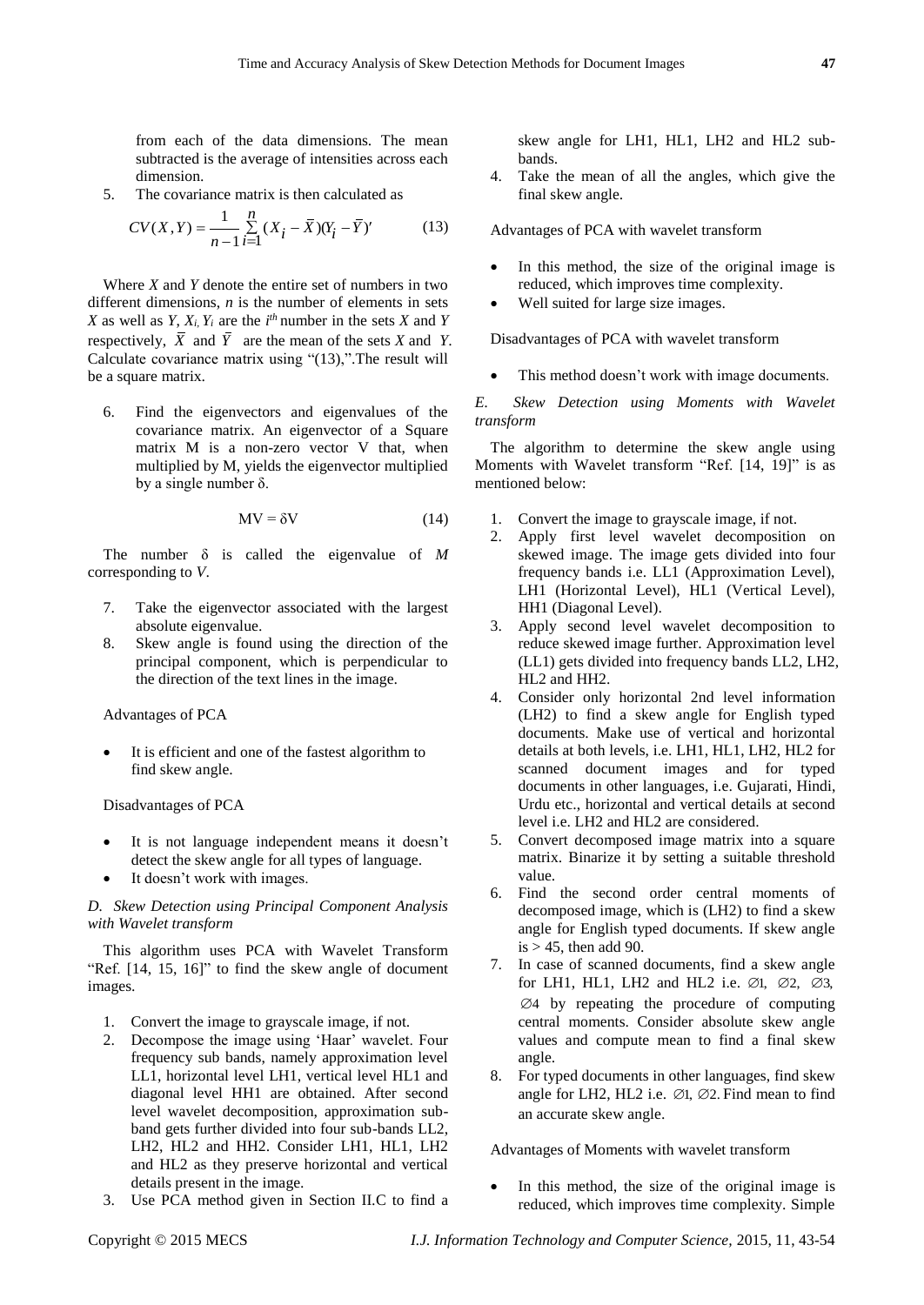and better than PCA with wavelet decomposition method

Well suited for large size images.

Disadvantages of Moments with wavelet transform

This method doesn't work with image documents.

## III. COMPARATIVE STUDY AND EXPERIMENTAL SETUP

In order to analyze the performance, experiments have been carried out on a dataset of more than 150 images. Each image is tested 10 times to calculate the mean time and the mean skew angle. All these methods have been tested for skew angles varying from 0 to 90 degrees clockwise and anti-clockwise. The system used to implement skew detection methods has the following configuration: Intel® Core ™ i7 [CPU@2.67G](mailto:CPU@2.67)Hz, 2 GB RAM. All these methods, namely Hough transform, Radon transforms, Principal Component Analysis (PCA), PCA with Wavelet transform and Moments with Wavelet transform to find skew distortion have been implemented using MATLAB version 10. Images of different sizes are created using Paint Shop Pro X5. Images used are tiff images only. The following methods, namely Hough transform, Radon transforms, Principal Component Analysis (PCA), PCA and Wavelet Transform and Moments with Wavelet transform have been implemented and comparative study has been carried out to find out the best method in terms of accuracy and efficiency. Different categories of document images used for testing are mentioned below:

- 1) Category 1: Scanned document images containing handwritten text/machine printed text of different languages (Fig. 1.1, 1.2, 1.3).
- 2) Category 2: Document images containing pictures (Fig. 2.1, 2.1).
- 3) Category 3: Scanned document images containing pictures (Fig. 3.1, 3.2).
- 4) Category 4: Machine printed images containing text of different fonts (Fig. 4.1, 4.2).
- 5) Category 5: Machine printed document images containing text and pictures (Fig. 5).
- 6) Category 6: Scanned document images containing text and pictures (Fig. 6).
- 7) Category 7: Mixed Scanned document (Fig. 7).

# *A. Analysis of results on Category 1 images*

Fig. 1.1 shows scanned Urdu document image of size 256×256 pixels with resolution 300 pixels/inch of Category1. Fig 1.2 shows scanned Gujarati document image of size 256 x 256 pixels with resolution 300 pixels/inch of category 1. Fig 1.3 shows scanned & faded English document image written with pencil of size 419 x 185 pixels with resolution 150 pixels/inch of category 1. From Table 1, it can be observed that in terms of time complexity, Radon transform is the fastest method with smaller document size for this category. The PCA method works with scanned document, but doesn't work with all

languages, whereas Hough transform, Radon transform works with all languages and Moments with wavelet transform works with most of the languages. From Table 2, it can be concluded that in terms of accuracy, Hough transform gives accurate results.

# *B. Analysis of results on Category 2 images*

Fig. 2.1 shows a picture document image of size 181×181 pixels with resolution 78.74 pixels/inch of Category 2. Fig. 2.2 shows beans picture document image of size 91 x 91 pixels with resolution 28.35 pixels/inch of category 2. From Table 1, it can be observed that PCA, PCA with Wavelet transform and Moments with wavelet transform methods doesn't work with document containing picture images and Radon transform is the fastest method for this category. Accuracy is same for Hough and Radon transform as shown in Table 2.

# *C. Analysis of results on Category 3 images*

Fig. 3.1 shows scanned picture document image of size 64×64 pixels with resolution 300 pixels/inch of category 3. Fig 3.2 shows scanned picture document image of size 196 x 210 pixels with resolution 300 pixels/inch of Category 3. As per Table 1, Radon transform is the fastest method as compared to other methods.

#### *D. Analysis of results on Category 4 images*

Fig. 4.1 shows machine printed document image of size  $128\times128$  pixels with resolution 78.74 pixels/inch of Category 4. Fig 4.2 shows machine printed mixed font document image of size 64 x 64 pixels with resolution 96 pixels/inch of Category 4. After a Radon transforms, time taken by Moments with wavelet transform is minimum as per Table 1 if the image size is small. In terms of accuracy, Hough transform is more accurate as shown in Table 2. When the size of the same image is large i.e. 1024X1024 pixels, then the time complexity of Moments with Wavelet transform method is better than other methods. It is thus fastest for such a case. PCA with Wavelet transform method is more accurate than PCA. Also, it takes less time than Hough transform, Radon Transform and PCA method, in case of large image size.

## *E. Analysis of results on Category 5 images*

Fig. 5 shows machine printed text and picture document image of size 64×64 pixels with resolution 300 pixels/inch of Category 5. As mentioned earlier, it can be observed that PCA, PCA with Wavelet transform and Moments with Wavelet transform methods does not work with a document containing text and picture images, whereas Radon transform is the fastest method as per Table 1 but Hough transform gives more accurate results as shown in Table 2.

## *F. Analysis of results on Category 6 images*

Fig. 6 shows scanned text and picture document image of size 350×350 pixels with resolution 300 pixels/inch of Category 6. As mentioned earlier, it can be found PCA, PCA with Wavelet transform and Moments with Wavelet transform methods doesn't work with documents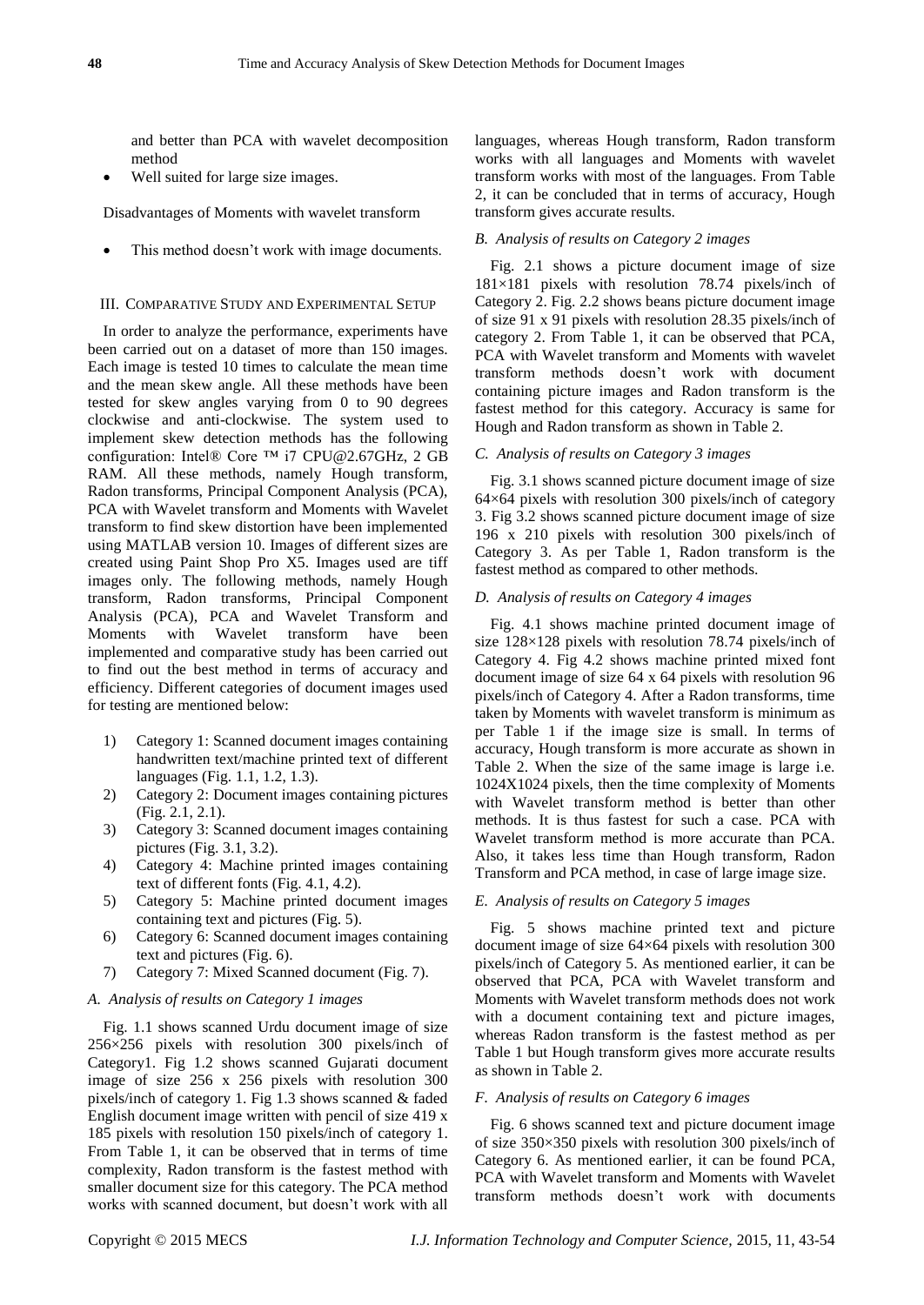containing scanned text and picture images, whereas Radon transform is the fastest method as per Table 1 but Hough transform give more accurate results as shown in Table 2.

# *G. Analysis of results on Category 7 images*

Fig. 7 shows scanned handwritten and machine text and picture document image of size 412 x 412 pixels with resolution 300 pixels/inch of Category 7. It can be seen from Table 1 that Radon transform is the fastest method.

#### IV. CONCLUSION

From the above experimental analysis, the following conclusions can be drawn:-

- 1. Radon transform is the fastest method for a scanned document image containing handwrittentext/machine-printed text in different languages, particularly in the case of small sized document. It works well and fast for document images containing pictures, scanned document images containing pictures, machine printed document images containing text and pictures, scanned document images containing text and pictures and mixed scanned document. It works with documents of all languages and documents with other kind of distortions (such as blurring) too.
- 2. Hough transform method determines the accurate skew angle, but it takes more time. Like Radon, it also works with documents in all languages and distorted documents too.
- 3. The PCA method doesn't work with picture related and all language documents but the speed is faster than Hough transform for scanned and machine printed document.
- 4. Moments with Wavelet transform is the fastest method in case of machine printed images containing text of different fonts, if the size of document is very large.
- 5. PCA with Wavelet transform method is faster and gives a more accurate angle than PCA method.

#### **REFERENCES**

- [1] Chandan Singh, Nitin Bhatia and Amandeep Kaur, "Hough transform based fast skew detection and accurate skew correction methods," *Pattern Recognition*, vol. 41, pp.3528-3546, December 2008.
- [2] N .Nandini, K. Srikanta Murthy, and G. Hemantha Kumar, "Estimation of skew Angle in binary document images using Hough transform," Journal of World Academy of Science, Engineering and Technology, vol. 32, pp. 50-55, August 2008.
- [3] A.Amin and S.Fischer, "A document skew detection method using the Hough transform," Pattern Analysis and Applications, [vol. 3, pp.243-253, September 2000.](http://www.springerlink.com/content/80p23pybeewh/?p=42ca5eb1f9a242f99a77d253482b1753&pi=0)
- [4] Stuart C.Hinds, James L.Fisher and Donald P.D'Amato, "A Document skew Detection Method Using Run – Length Encoding and the Hough Transform," Proceedings of the Tenth International Conference on Pattern Recognition, pp.209 - 213, June 1990.
- [5] S.N.Srihari and V.Govindraju, "Analysis of textual images using Hough transform," Journal of Machine Vision and Applications, vol. 2, pp.141-153, 1989.
- [6] V.N.Manjunath Aradhya, G.Hemantha Kumar and P.Shivakumara, "Skew detection technique for binary document images based on Hough transform," International Journal of Information Technology, vol. 3, No. 3, pp. 194-200, 2006.
- [7] R.O. Duda, P.E. Hart, "Use of the Hough transformation to detect lines and curves in picture", Magazine Communications of the ACM, pp. 11-15, vol. 15, No. 1, 1972.
- [8] Gonzalez R.C, Woods, R.E., "Digital Image Processing", 3rd Edition, Prentice Hall, 2008.
- [9] Rajiv Kapoor, Deepak Bagai and T.S.Kamal, "A new algorithm for skew detection and correction", Pattern Recognition Letters, vol. 25, pp.1215-1229, 2004.
- [10] U.Pal and B.B.Chaudhuri ,"An improved document skew angle estimation technique", Pattern Recognition Letters, vol. 25, pp.1215-1229,2004.
- [11] P.Toft, "The Radon transform-Theory and Implementation", Ph.D. thesis, Department of Mathematical Modeling, Technical University of Denmark, 1996.
- [12] T.Steinherz, N. Intrator, E.Rivlin, "Skew detection via principal components analysis", Proceedings of the International Conference on Document Analysis and Recognition, pp. 153-156, 1999.
- [13] N. D. Modi, C.K. Modi, C.N. Paunwala ,S. Patnaik, "Skew correction for vehicle license plates using principal component of Harris Corner Feature", Proceedings of the IEEE International Conference on Communication Systems and Network Technologies, pp. 339-343, 2011.
- [14] S.Mehta, E. Walia, and M. Dutta, "A new fast approach for Skew Estimation using Moments and Wavelet Transform", International Conference on Image Processing Theory, Tools and Applications, pp. 221-226, 14-18 October 2014.
- [15] C.N.Paunwala, S. Patnaik, and M. Chaudhary, "An efficient skew detection of license plate images based on wavelet transform and principal component analysis," in Proceedings of the IEEE International Conference on Signal and Image Processing, pp. 17-22, 2010.
- [16] L.Shutao, S.Qinghua, and S.Jun, "Skew detection using wavelet decomposition and projection profile analysis, Pattern Recognition Letters, vol. 28, Issue 5, pp.555-562, April 2007.
- [17] Bishakha Jain and Mrinaljit Borah, "A comparison paper on skew detection of scanned document images based on horizontal and vertical projection profile analysis," International Journal of Scientific and Research Publications, vol. 4, Issue 6, June 2014.
- [18] D.Brodic, C.A.Maluckov, and L.Peng, "Estimation of the text skew in the old Printed documents," International Journal of Computer Communication, vol. 8, No. 5, pp. 673-680, Oct 2013.
- [19] Shivakumara, G.Hemantha Kumar ,and H.S.Varsha, "A new moments based skew estimation technique using pixels in the word for binary document images," Proceedings of the Eight IEEE International Conference on Document Analysis and Recognition, pp. 151-156, vol. 1, August 2005.
- [20] Mandip Kaur and Simpel Jindal, "An integrated skew detection and correction using fast Fourier transform and DCT," International Journal of Scientific and Technology, vol. 2, pp. 164-169, December 2013.
- [21] Deepak Kumar and Dalwinder Singh, "Modified approach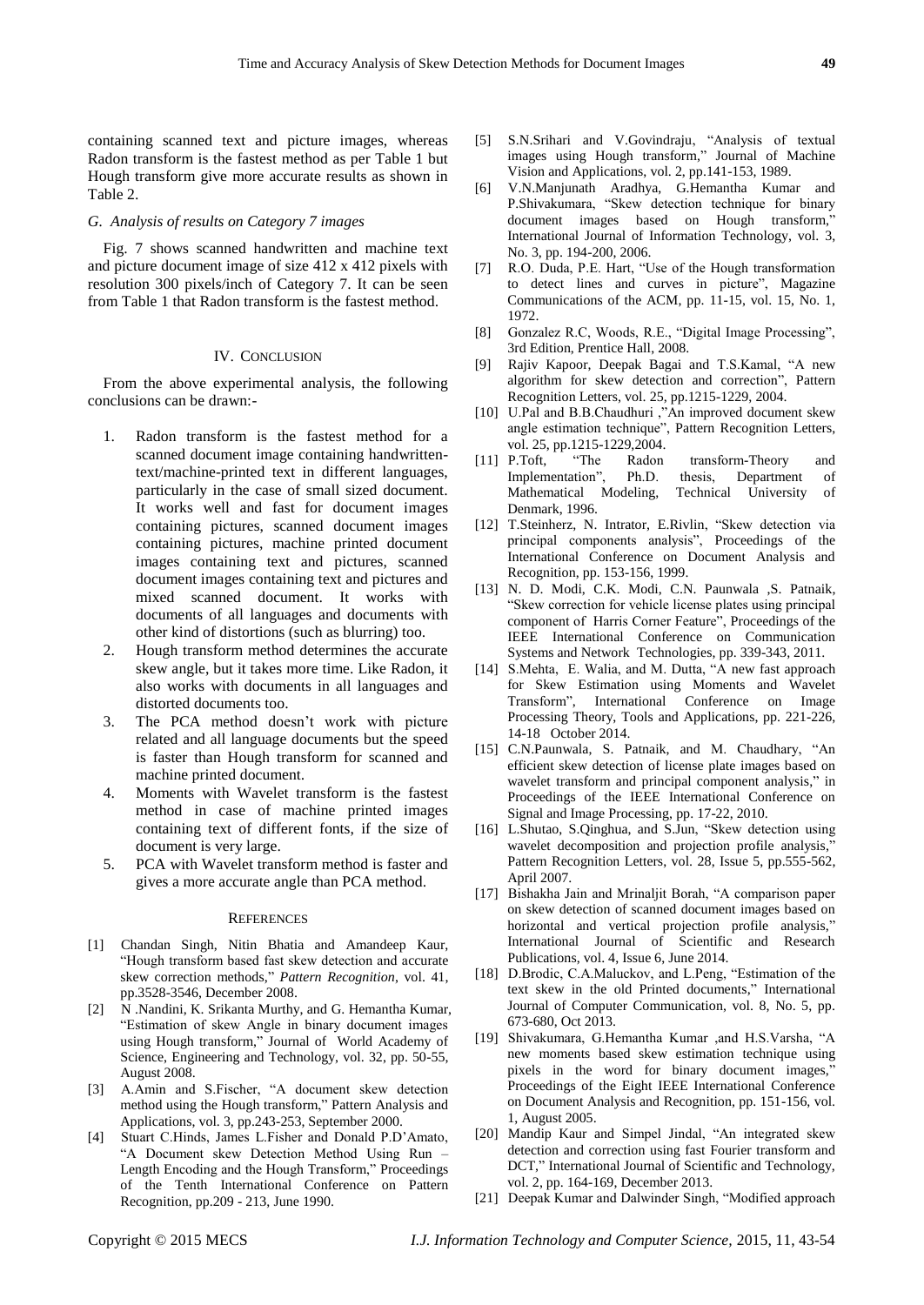- [22] of Hough transform for skew detection and correction in document images," International Journal of Research in Computer Science, vol. 2, Issue 3, pp. 37-40, 2012.
- [23] Sepideh Barekat Rezaei, Abdolhossein Sarrafzadeh and Jamshid Shanbehzadeh, "Skew detection of scanned document images," Proceedings of the International MultiConference of Engineers and Computer Scientists, vol. I, pp. 1-6, March 2013.
- [24] Khalil Ibrahim Alsaif and Montaha Tariq Alsarraj, "New technique for skew angle of text in image document," International Journal of Information Technology and Business Management, vol.16, No.1, pp. 102-110, August 2013.
- [25] H.Yan, "Skew correction of document images using interline cross-correlation," Journal of Graphic Models and Image Processing, vol. 55, pp. 538-543, November 1993.
- [26] A.K. Das, B. Chanda, "A fast algorithm for skew detection of document images using morphology", International Journal on Document Analysis and Recognition, vol. 4, pp. 109–114, 2001.
- [27] Ruby Singh, Ramandeep Kaur, "Improved skew detection and correction approach using Discrete Fourier algorithm", International Journal of soft computing and Engineering, vol. 3, Issue 4, pp. 5-7, September 2013.

# **Authors' Profiles**



**Sunita Mehta** completed her Bachelor of Engineering in Computer Science in the year 1994 from Dharwad University, India, Masters in Information Technology from Punjabi University, Patiala, India in 2004 and pursuing Ph.D. (Computer Engineering) from Panjab University, Chandigarh, India. After completion of her Bachelor degree,

she joined as Lecturer in Technical Education Department, Haryana, India. From 1998, she is serving as Lecturer in Computer Engineering at Chandigarh College of Engineering and Technology, U.T. Chandigarh Administration. She is presently working as officiating HOD of Electronics & Communication Engineering and Computer Engineering. Her academic achievements include an award in graduation. Her research interest includes Digital Image Processing. She has presented research papers in national and international Conferences and published paper in International Journal.



**Dr. Ekta Walia** received her Bachelors degree in Computer Science from Kurukshetra University, India and Masters in Computer Applications as well as Ph.D. (Computer Science) from Punjabi University, Patiala, India respectively. After starting her professional career as a software consultant with DCM

DataSystems, New Delhi, India, in 1998, she served as Lecturer and Senior Lecturer in the National Institute of Technical Teachers Training and Research (NITTTR), Chandigarh, India for 07 years, where she was primarily involved in conducting short term courses for teachers of various engineering colleges and conduct of research. In 2011, she joined the Department of Computer Science in South Asian University, New Delhi, India, where she has been serving as Associate Professor and

Chairperson till May 2014. She joined the Department of Computer Science, University of Saskatchewan to work as Professional research associate in DADAISM project in June 2014. Her academic achievements include University Gold medals in Graduation as well as in Post-Graduation. Her research interests include 3D Rendering, Digital Image Watermarking, Content Based Image Retrieval and Face Recognition using orthogonal radial moments, in particular. She has a number of international journal and conference publications in these areas. She has been on the reviewing board of reputed image processing journals and conferences. She has also chaired sessions in International Conferences of repute.



**Dr. Maitreyee Dutta** completed her Bachelor of Engineering in Electronics and Telecommunication in the year 1992 from Guwahati University, India, M.E in Electronics and Telecommunication and Ph.D. from Panjab University, Chandigarh, India in 1998 and 2007 respectively. She started her career as Lecturer in Electronics

and Telecommunication Department from 1993–1994 at Assam Engineering College, Guwahati, India. She served as Project Associate in Computer Science Department at Technical Teachers Training Institute, Chandigarh, India from 1995-1996. After that, she was appointed as senior faculty at Aptech Computer Education, Panchkula, India from 1998-2001. She worked as Lecturer (Computer Science) from 2001 to May 2002, System Programmer from Jun 2002 to Jan 2006, Assistant Professor and Head, Computer Science Department from Feb 2006 and worked as Associate Professor from 2009 to 2014 at National Institute of Technical Teachers Training and Research, Chandigarh, India. She is presently working as Professor since 2014 at National Institute of Technical Teachers Training and Research, Chandigarh. During her service, she has guided nearly 60 thesis for M.E course and actively involved in research work. Her academic achievements include University Gold medal during graduation as well as received a national scholarship during B.E and secondary level. She is a reviewer of Journal of Multi Disciplinary Engineering Technologies. She has presented 26 papers in International Journal and presented 49 papers in national and international conferences. Her area of research includes Digital Signal Processing, Digital Image Processing and Cloud Computing.

Manuscript received: June 25, 2015; revised July 18, 2015; accepted August 21, 2015.

**How to cite this paper:** Sunita Mehta, Ekta Walia, Maitreyee Dutta,"Time and Accuracy Analysis of Skew Detection Methods for Document Images", International Journal of Information Technology and Computer Science(IJITCS), vol.7, no.11, pp.43-54, 2015. DOI: 10.5815/ijitcs.2015.11.06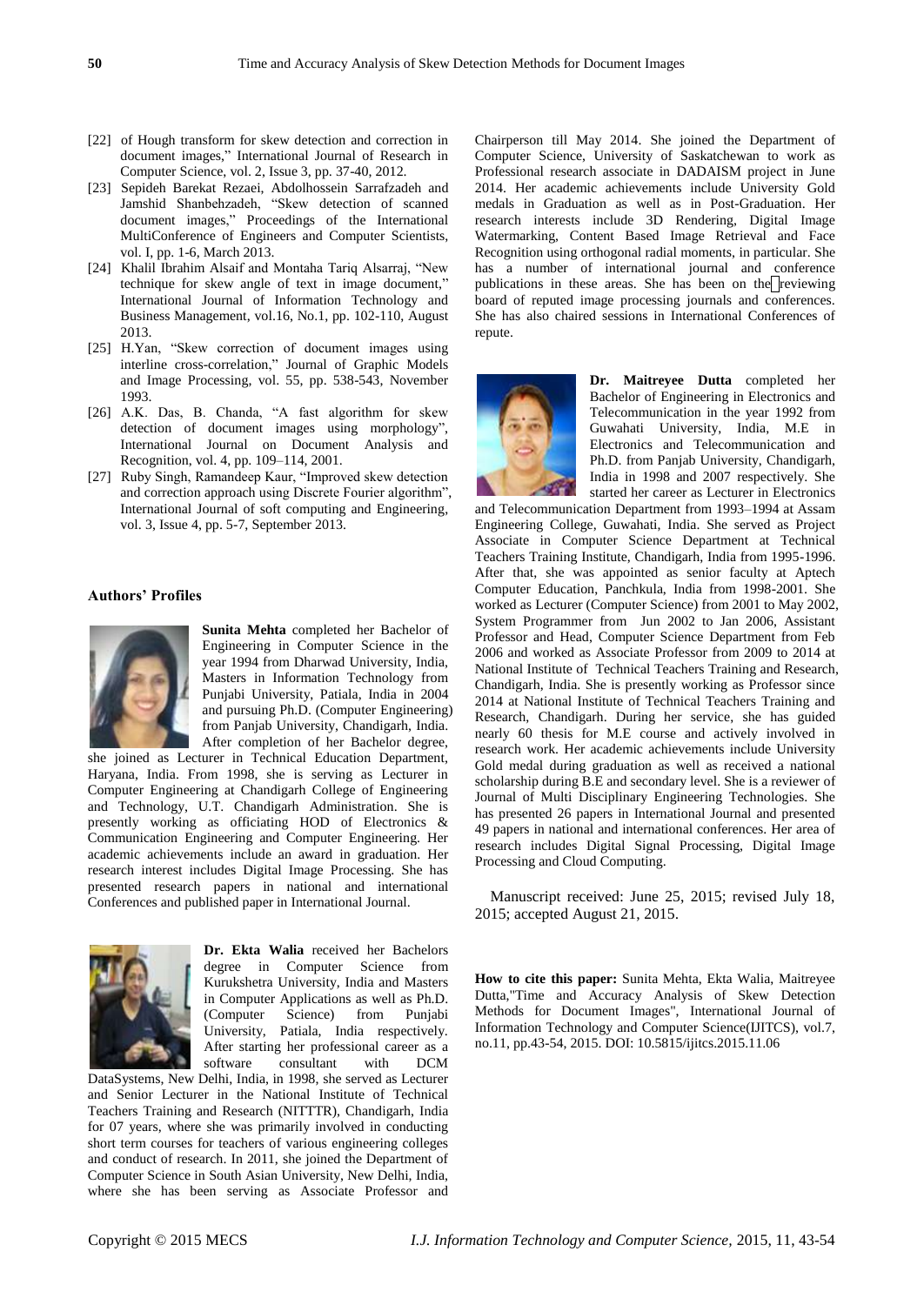





Fig.1.2. Category 1 Sample skewed and skew corrected Gujarati language scanned image. (a) Scanned Gujarati image distorted by 5<sup>0</sup> (b) Image corrected with Radon Transform (c) Image corrected with Hough Transform (d) Image corrected with Moments and Wavelet Transform



Fig.1.3. Category 1 Sample skewed and skew corrected English Language scanned image (faded image chosen to experiment). (a) Scanned English faded image distorted by 10<sup>0</sup>(b) Image corrected with PCA (c) Image corrected with Hough Transform (d) Image corrected with Radon Transform



Fig.2.1. Category 2 Sample skewed and skew corrected picture Image (a) Picture image distorted by 60◦ (b) Image corrected with Radon Transform (c) Image corrected with Hough Transform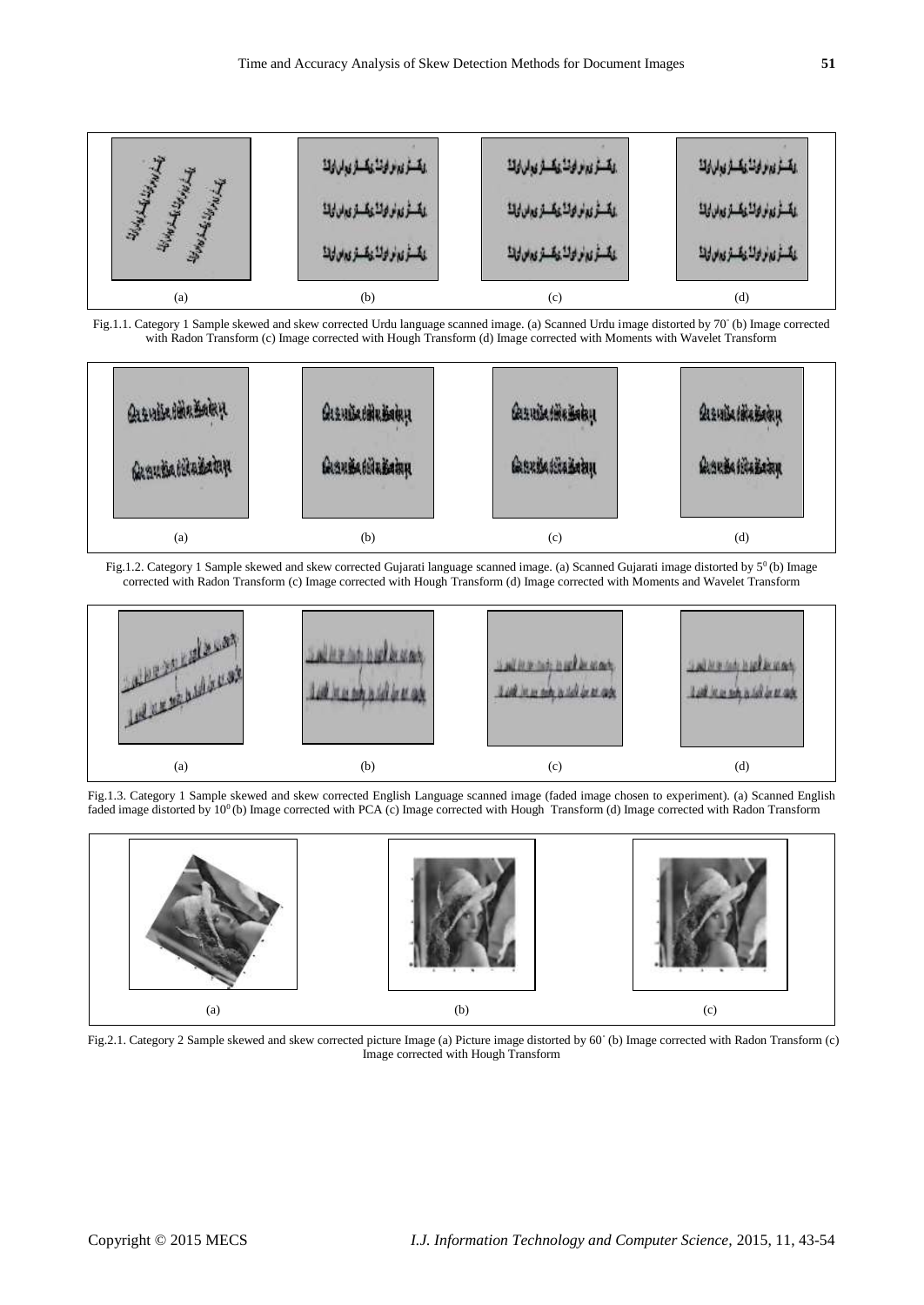

Fig.2.2. Category 2 Sample skewed and skew corrected picture Image (a) Picture image distorted by 40<sup>0</sup> (b) Image corrected with Hough Transform (c) Image corrected with Radon Transform



Fig.3.1. Category 3 Sample skewed and skew corrected scanned Image (a) Scanned Image of 2◦ distortion (b) Image corrected with Radon Transform (c) Image corrected with Hough Transform (d) Image corrected with PCA



Fig.3.2. Category 3 Sample skewed and skew corrected scanned picture Image (a) picture image distorted by  $9^0$  (b) Image corrected with Radon Transform (c) Image corrected with Hough Transform



Fig.4.1. Category 4 Sample skewed and skew corrected machine printed Image (a) Machine Printed Image of 10◦distortion (b) Image corrected with PCA with Wavelet Transform (c) Image corrected with PCA (d) Image corrected with Radon Transform (e) Image corrected with Hough Transform (f) Image corrected with Moments with Wavelet Transform



Fig.4.2. Category 4 Sample skewed and skew corrected machine printed mixed font Image (a) Image of car number plate of 9<sup>0</sup> distortion (b) Image corrected with Radon Transform (c) Image corrected with Hough Transform (d) Image corrected with PCA (e) Image corrected with PCA with Wavelet (f) Image corrected with Moments with Wavelet Transform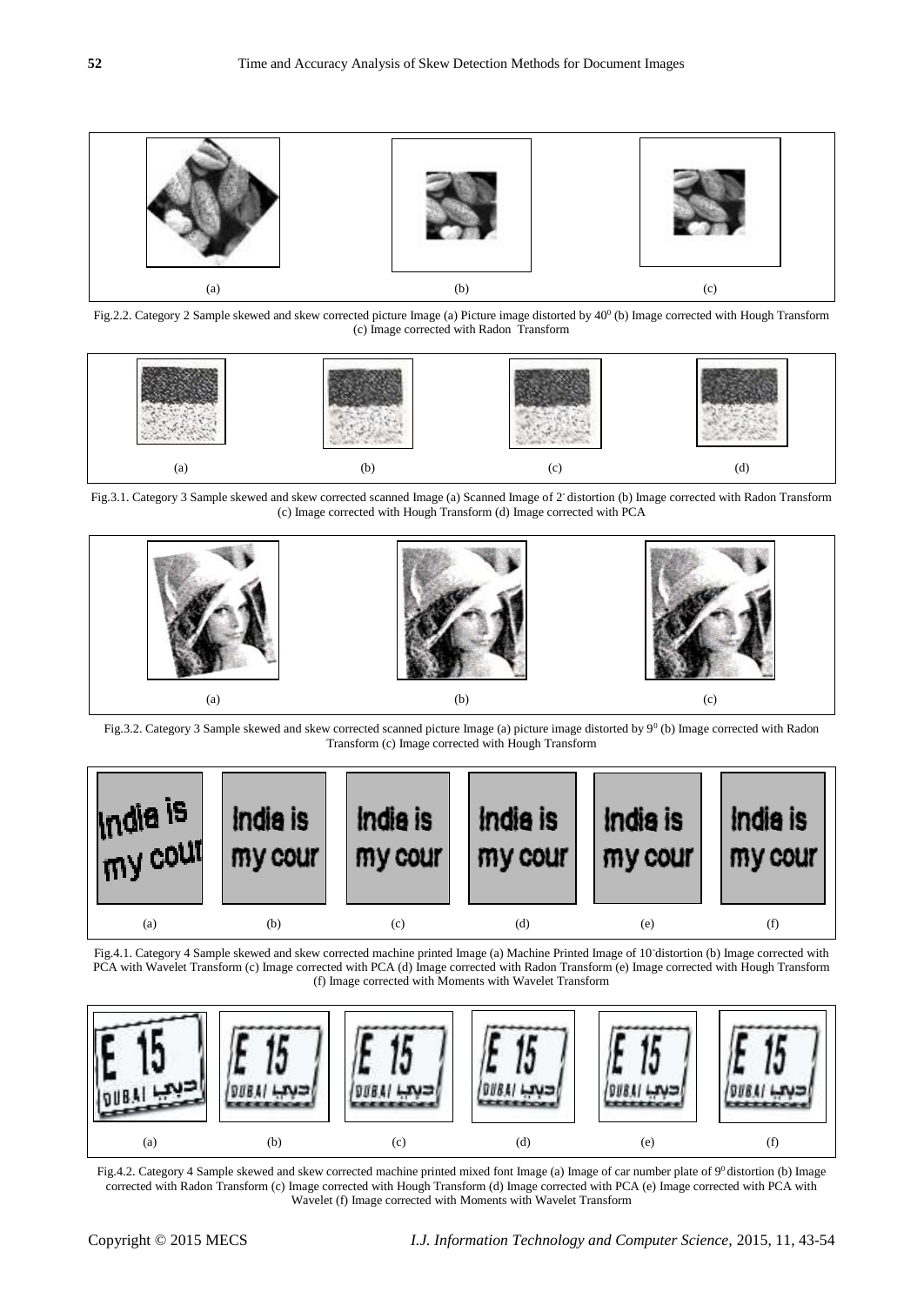

Fig.5. Category 5 Sample skewed and skew corrected mixed text and picture Image (a) Text and Picture image distorted by 10◦ (b) Image corrected with Radon Transform (c) Image corrected with Hough Transform



Fig.6. Category 6 Sample skewed and skew corrected scanned mixed text and picture Image (a) Scanned Text and Picture image distorted by 12° (b) Image corrected with Radon Transform (c) Image corrected with Hough Transform



Fig.7. Category 7 Sample skewed and skew corrected machine and hand mixed scanned Image (a) Machine Printed and Hand mixed image distorted by 5° (b) Image corrected with Radon Transform (c) Image corrected with Hough Transform

Table 1. Comparison of Hough transform, Radon transform, PCA, PCA with Wavelet transform and Moments with Wavelet transform in terms of mean time required for skew detection

| Name of Image                         | Actual<br><b>Skew</b><br>Angle<br>(in degree) | <b>Mean Time taken</b><br>using Hough<br><b>Transform (in</b><br>secs) | <b>Mean Time taken</b><br>using Radon<br><b>Transform</b><br>(in secs) | <b>Mean Time</b><br>taken using PCA<br>(in secs) | <b>Mean Time</b><br>taken<br><b>Using PCA</b><br>with WT<br>(in secs) | <b>Mean Time taken</b><br><b>Using moments</b><br>with WT<br>(in secs) |  |
|---------------------------------------|-----------------------------------------------|------------------------------------------------------------------------|------------------------------------------------------------------------|--------------------------------------------------|-----------------------------------------------------------------------|------------------------------------------------------------------------|--|
| Fig. $1.1$                            | 70                                            | 0.41                                                                   | 0.07                                                                   |                                                  | ٠                                                                     | 0.262                                                                  |  |
| Fig. $1.2$                            | 5                                             | 0.35                                                                   | 0.07                                                                   |                                                  | ٠                                                                     | 0.21                                                                   |  |
| Fig. $1.3$                            | 10                                            | 0.81                                                                   | 0.1                                                                    | 0.25                                             | ٠                                                                     |                                                                        |  |
| Fig. $2.1$                            | 60                                            | 0.38                                                                   | 0.18                                                                   |                                                  | ٠                                                                     |                                                                        |  |
| Fig. $2.2$                            | 40                                            | 0.34                                                                   | 0.01                                                                   |                                                  |                                                                       |                                                                        |  |
| Fig. $3.1$                            | $\overline{2}$                                | 0.35                                                                   | 0.005                                                                  |                                                  |                                                                       |                                                                        |  |
| Fig. 3.2                              | 9                                             | 0.80                                                                   | 0.13                                                                   |                                                  |                                                                       |                                                                        |  |
| Fig. 4.1 (image of<br>128X128 pels)   | 10                                            | 0.46                                                                   | 0.01                                                                   | 0.02                                             | 0.018                                                                 | 0.0175                                                                 |  |
| Fig. 4.1 (image of<br>1024X1024 pels) | 10                                            | 1.47                                                                   | 1.05                                                                   | 1.1                                              | 0.70                                                                  | 0.65                                                                   |  |
| Fig. $4.2$                            | 9                                             | 0.34                                                                   | 0.034                                                                  | 0.06                                             | 0.055                                                                 | 0.049                                                                  |  |
| Fig. $5$                              | 10                                            | 0.76                                                                   | 0.014                                                                  |                                                  |                                                                       |                                                                        |  |
| Fig. $6$                              | 12                                            | 0.84                                                                   | 0.15                                                                   |                                                  | ٠                                                                     |                                                                        |  |
| Fig. 7                                | 5                                             | 0.90                                                                   | 0.30                                                                   |                                                  |                                                                       |                                                                        |  |